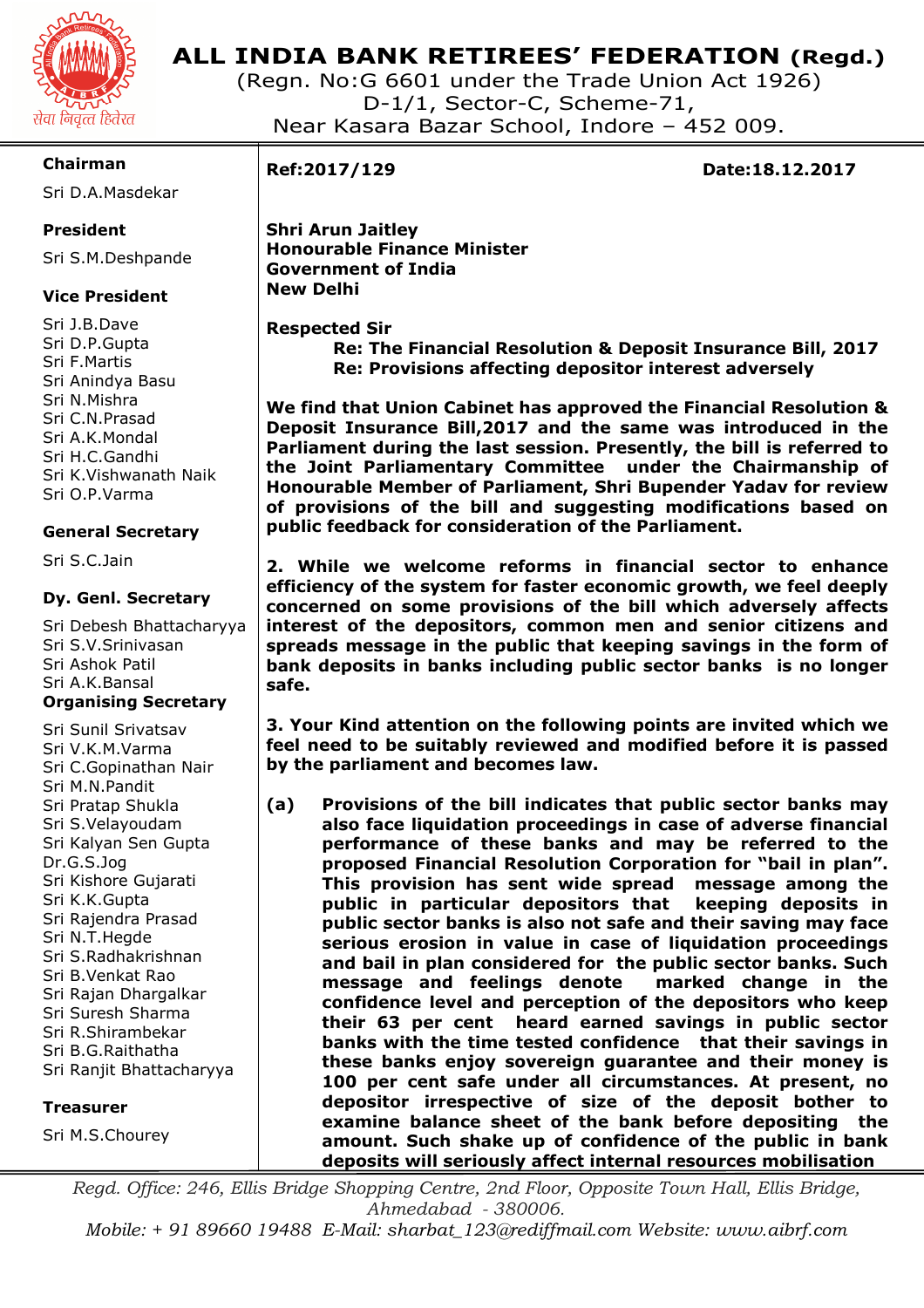

# **ALL INDIA BANK RETIREES' FEDERATION (Regd.)**

(Regn. No:G 6601 under the Trade Union Act 1926) D-1/1, Sector-C, Scheme-71, Near Kasara Bazar School, Indore – 452 009.

#### **Chairman**

Sri D.A.Masdekar

#### **President**

Sri S.M.Deshpande

#### **Vice President**

Sri J.B.Dave Sri D.P.Gupta Sri F.Martis Sri Anindya Basu Sri N.Mishra Sri C.N.Prasad Sri A.K.Mondal Sri H.C.Gandhi Sri K.Vishwanath Naik Sri O.P.Varma

#### **General Secretary**

Sri S.C.Jain

#### **Dy. Genl. Secretary**

Sri Debesh Bhattacharyya Sri S.V.Srinivasan Sri Ashok Patil Sri A.K.Bansal **Organising Secretary** 

Sri Sunil Srivatsav Sri V.K.M.Varma Sri C.Gopinathan Nair Sri M.N.Pandit Sri Pratap Shukla Sri S.Velayoudam Sri Kalyan Sen Gupta Dr.G.S.Jog Sri Kishore Gujarati Sri K.K.Gupta Sri Rajendra Prasad Sri N.T.Hegde Sri S.Radhakrishnan Sri B.Venkat Rao Sri Rajan Dhargalkar Sri Suresh Sharma Sri R.Shirambekar Sri B.G.Raithatha Sri Ranjit Bhattacharyya

#### **Treasurer**

Sri M.S.Chourey

 **Programme and thereby economic growth of the country.** 

- **(b) We find from provisions of the bill that DICGC cover of Rs. 1 lakh available to bank depositors on automatic basis presently will be withdrawn and the proposed corporation/ bank management will decide the quantum of deposit cover to be provided for deposits for each bank. This provision will create serious doubt about safety and security of their deposits in case of liquidation proceedings.**
- **(c)The provisions indicate the depositors' money as unsecured creditors may also be part of bail in scheme and the depositors may also be called upon to make sacrifice as a part of liquidation/ rehabilitation plan.**
- **(d) We find that the proposed Financial Resolution Corporation will play dominate role in formulating bail out scheme/ liquidation proceedings for banks. This situation will undermine and dilute role of Reserve Bank of India as regulator and thereby undermine the confidence of bank customers.**

**3. We are of the strong view that the above provisions in the bill are highly prejudicial to the interest of the depositors and may destabilise time tested and powerful saving instrument of the country in the form of bank deposits. We lodge our protest against the above provisions and request you to review/ modify the above provisions before passing the bill. All India Bank Retirees' Federation ( AIBRF) represent more than 1.70 lakhs bank retirees who keep large part of their savings in the form bank deposits and manage their day to day life on interest income from bank deposits.** 

**4. We also request you to consider and accept the following suggestions to strengthen the saving instrument of bank deposits to increase saving rate of the country which needed for financing for speedy economic growth.** 

- **(a) DICGC cover of Rs. 1 lakh was fixed almost 5 decades back. It should be suitable enhanced to Rs. 10 lakhs for the depositors and Rs. 30 lakhs for senior citizens.**
- **(b) Interest Income on bank deposits should be exempted up to Rs. 50000 for senior citizens and Rs 30000 for other depositors.**
- **(c) Senior citizens should be given benefit of monthly compounding on term deposits instead of present system of quarterly compounding.**
- **(d) All service charges levied by banks should be charged at 50 per cent of normal in case of senior citizens.**
- **(e) Special deposit scheme for retirees/ senior citizens should be introduced giving annual interest of 9 per cent with monthly compounding.**

*Regd. Office: 246, Ellis Bridge Shopping Centre, 2nd Floor, Opposite Town Hall, Ellis Bridge, Ahmedabad - 380006.* 

*Mobile: + 91 89660 19488 E-Mail: sharbat\_123@rediffmail.com Website: www.aibrf.com*